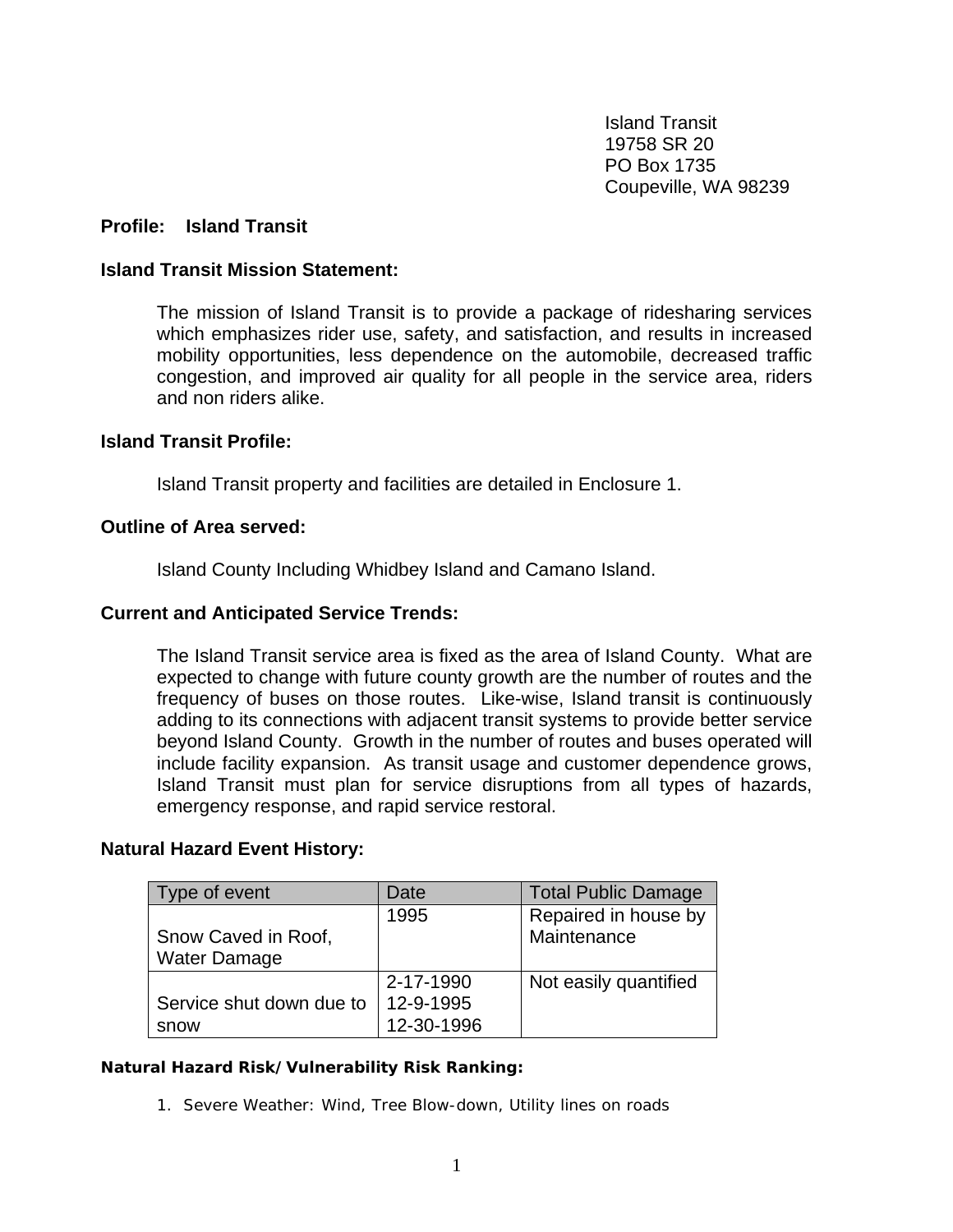- 2. Snow and Freezing Conditions: Unsafe driving conditions
- 3. Landslide: Road surface blockage, road surface break-up.
- 4. Earthquake: Damage to roads and facilities, utility disruption

# **Proposed Natural Hazard Mitigation Initiatives:**

| <b>Mitigation</b>                                                                                    | Administrating        | <b>Funding</b>                                                      | <b>Time Line</b> |
|------------------------------------------------------------------------------------------------------|-----------------------|---------------------------------------------------------------------|------------------|
| <b>Initiative</b>                                                                                    | Agency                | <b>Source</b>                                                       |                  |
| New Whidbey<br>admin and<br>maintenance<br>facility, seismic<br>structure with<br>emergency<br>power | <b>Island Transit</b> | Partial<br>Federal<br>funding<br>obtained.<br>5309 Federal<br>funds | 2-5 years        |

# **Additional Comments:**

Future service and operations will include expanded service on Whidbey and Camano Islands and more frequent inter County connections as well as upgraded passenger terminals at key locations.